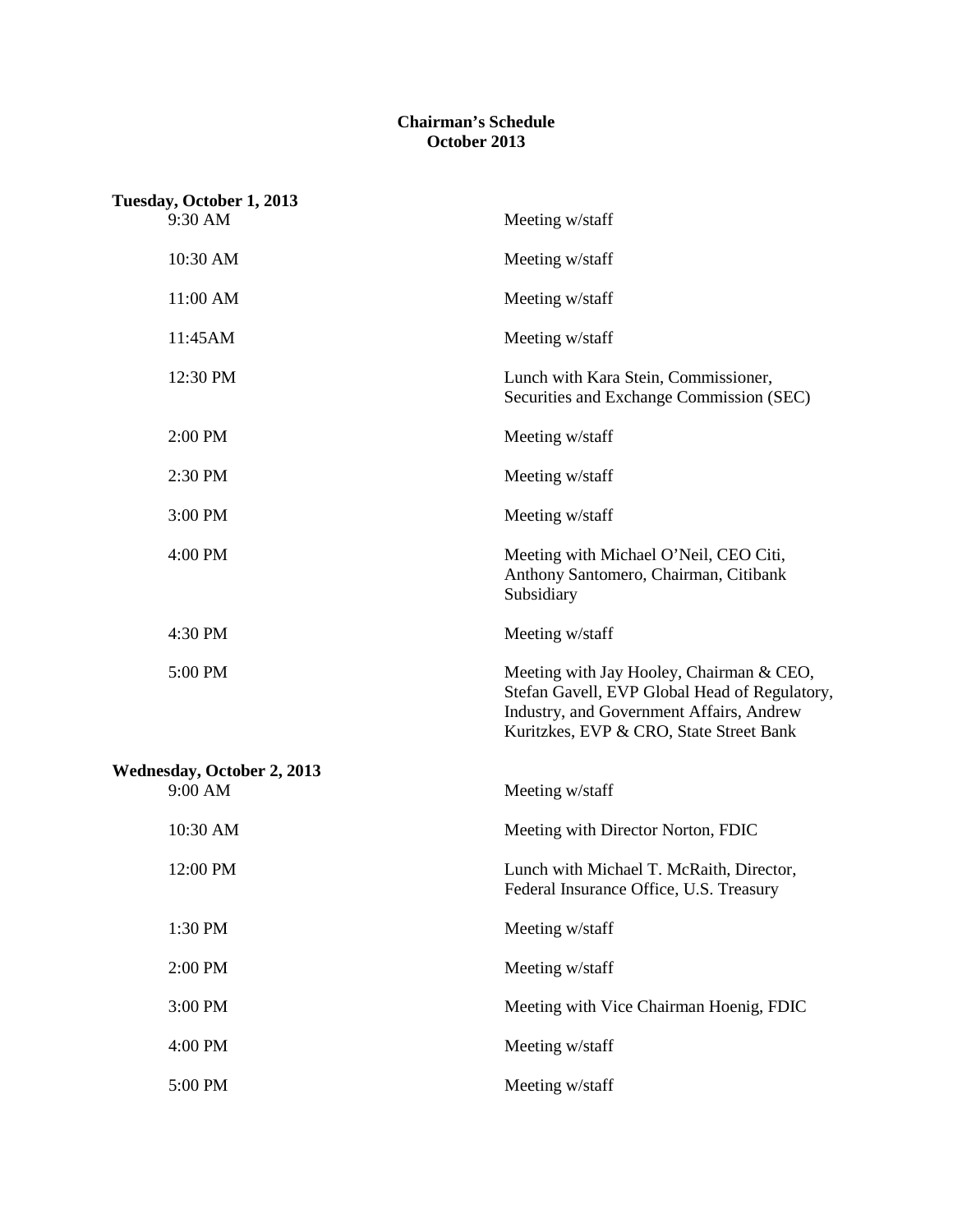| 5:30 PM                              | Meeting w/staff                                                                    |
|--------------------------------------|------------------------------------------------------------------------------------|
| Thursday, October 3, 2013<br>All Day | FDIC San Francisco Regional Office Visit                                           |
| Friday, October 4, 2013<br>9:30 AM   | Host: Maryland Bankers Association Breakfast                                       |
| 10:00 AM                             | Meeting w/staff                                                                    |
| 10:30 AM                             | Meeting w/staff                                                                    |
| 12:00 PM                             | Meeting w/staff                                                                    |
| 1:30 PM                              | Meeting w/staff                                                                    |
| 2:00 PM                              | Meeting w/staff                                                                    |
| 3:30 PM                              | Meeting w/staff                                                                    |
| 4:30 PM                              | Meeting w/staff                                                                    |
| 5:00 PM                              | Meeting w/staff                                                                    |
| 5:30 PM                              | Meeting w/staff                                                                    |
| Monday, October 7, 2013<br>8:30 AM   | Meeting w/staff                                                                    |
| 9:00 AM                              | Meeting w/staff                                                                    |
| 9:30 AM                              | Meeting w/staff                                                                    |
| 10:30 AM                             | Meeting w/staff                                                                    |
| 11:00 AM                             | Meeting w/staff                                                                    |
| 12:00 PM                             | Meeting w/staff                                                                    |
| 12:30 PM                             | Lunch with Mary Schapiro, Advisory Board<br>Vice Chair, Promontory Financial Group |
| 3:00 PM                              | Meeting w/staff                                                                    |
| Tuesday, October 8, 2013<br>10:00 AM | FDIC Board of Directors Meeting                                                    |
| 11:00 AM                             | Meeting w/staff                                                                    |
| 1:00 PM                              | Meeting w/staff                                                                    |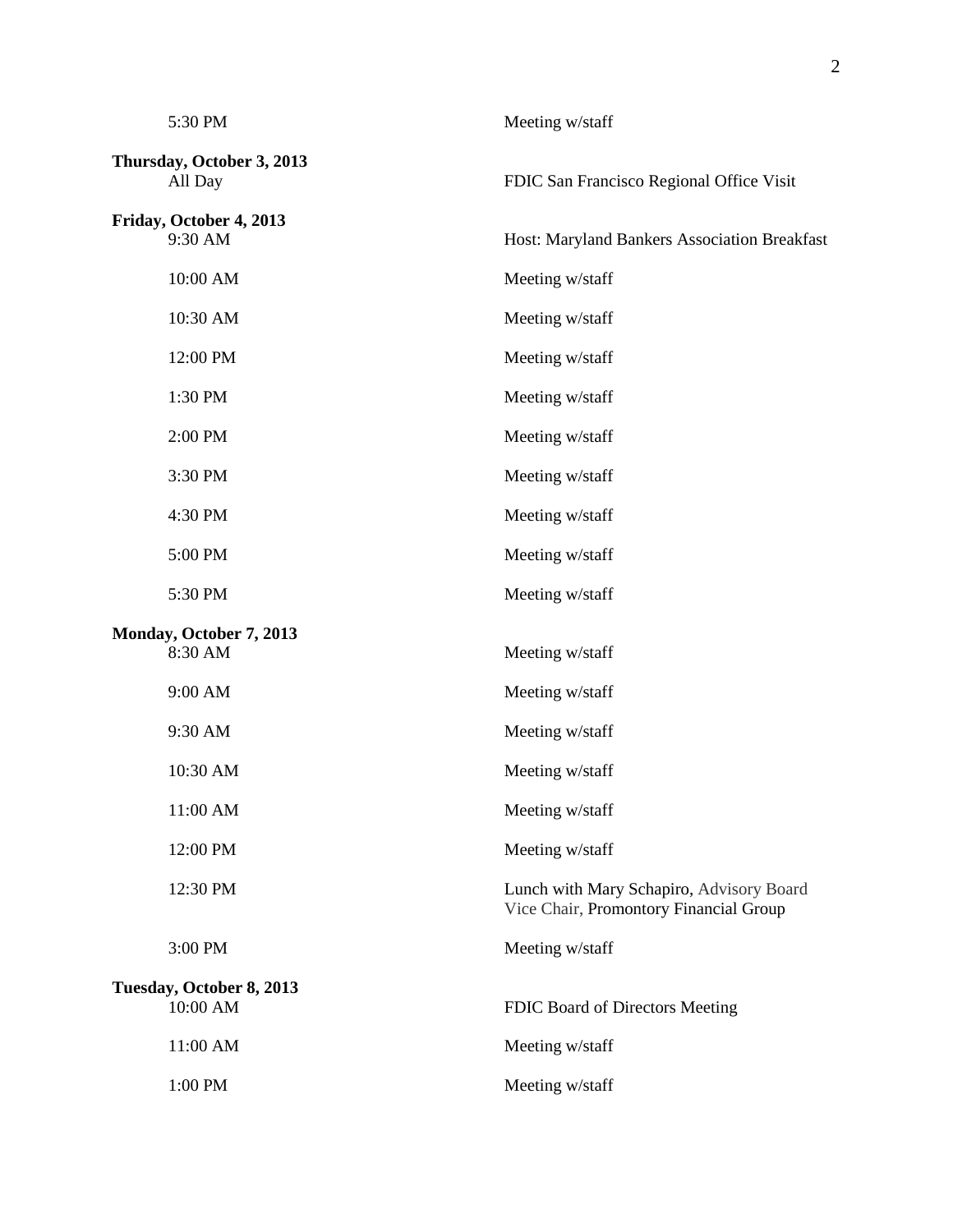| 2:00 PM                                      | Meeting with Vice Chairman Hoenig, FDIC                                                                                                                                                         |
|----------------------------------------------|-------------------------------------------------------------------------------------------------------------------------------------------------------------------------------------------------|
| 6:00 PM                                      | Attend: FDIC Advisory Committee on<br>Economic Inclusion reception                                                                                                                              |
| <b>Wednesday, October 9, 2013</b><br>9:00 AM | Attend: FDIC Advisory Committee on<br>Economic Inclusion meeting                                                                                                                                |
| 3:00 PM                                      | Meeting w/staff                                                                                                                                                                                 |
| 3:30 PM                                      | Meeting w/staff                                                                                                                                                                                 |
| 4:30 PM                                      | Meeting w/staff                                                                                                                                                                                 |
| 5:30 PM                                      | Meeting w/staff                                                                                                                                                                                 |
| 6:30 PM                                      | Meeting w/staff                                                                                                                                                                                 |
| Thursday, October 10, 2013<br>8:45 AM        | Breakfast with Andrew Lowenthal, Porterfield,<br>Lowenthal & Fettig, LLC                                                                                                                        |
| 10:00 AM                                     | Meeting with Director Norton, FDIC                                                                                                                                                              |
| 11:00 AM                                     | Meeting with Javier Marin Romano, CEO, Juan<br>Manuel Cendoya, Jesse Villareal, Santander<br>Global                                                                                             |
| 12:00 PM                                     | Meeting w/staff                                                                                                                                                                                 |
| 12:30 PM                                     | Host: New Jersey Bankers Association<br>Luncheon                                                                                                                                                |
| 2:00 PM                                      | Meeting w/staff                                                                                                                                                                                 |
| 2:30 PM                                      | Meeting w/staff                                                                                                                                                                                 |
| 3:00 PM                                      | Meeting with Lars Rohde, Chairman of the<br>Board of Governors, Per Callesen, Governor,<br>Louise Funch Sørensen, Advisor, Benny<br>Andersen, Minister Counselor, Danish Central<br><b>Bank</b> |
| 4:00 PM                                      | Meeting w/staff                                                                                                                                                                                 |
| 4:30 PM                                      | Meeting with Toni Gogu, General Director,<br>Albanian Deposit Insurance Agency                                                                                                                  |
| 5:00 PM                                      | Meeting with German Parliament Delegation                                                                                                                                                       |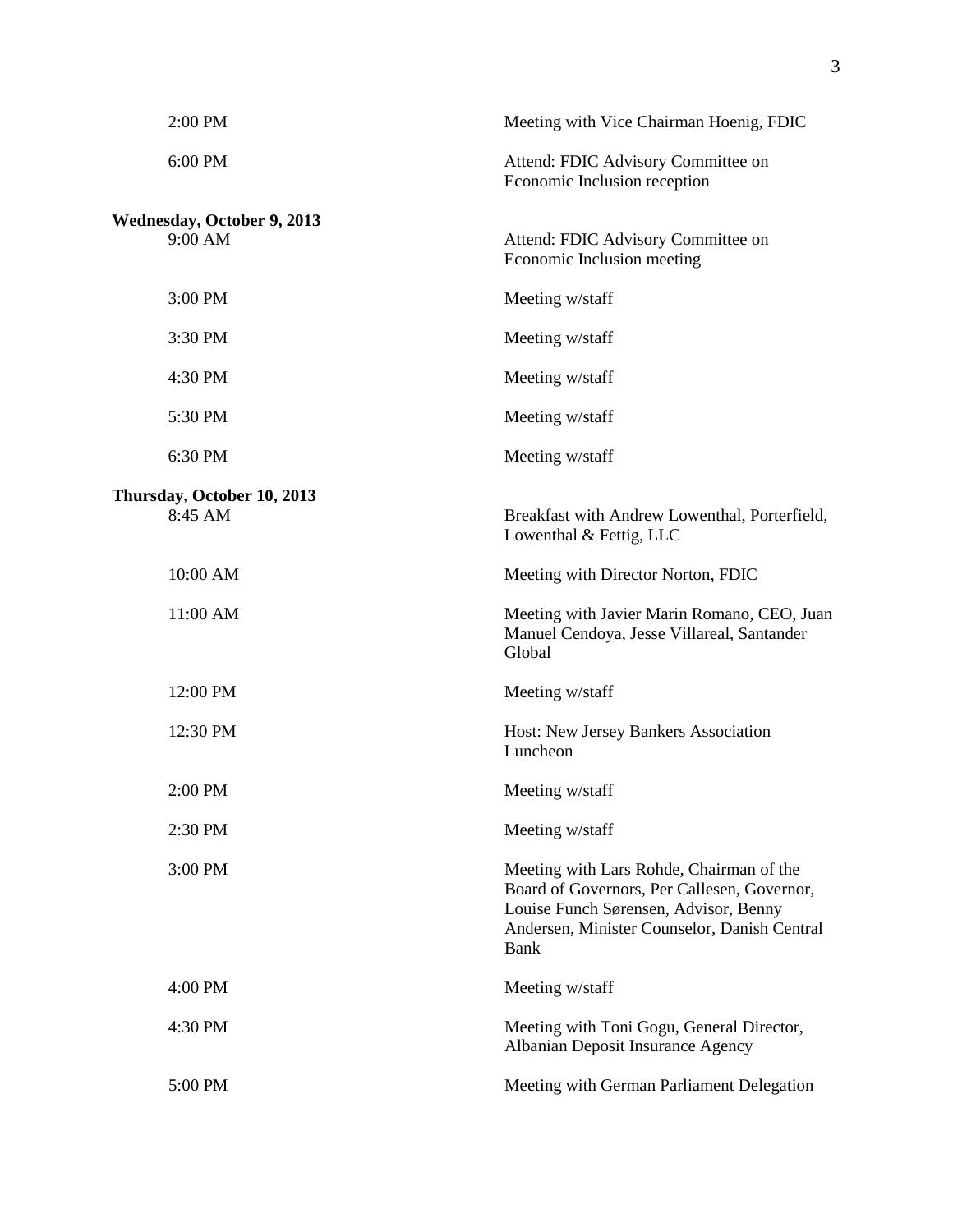| 6:00 PM                                | Meeting w/staff                                                                                 |
|----------------------------------------|-------------------------------------------------------------------------------------------------|
| 6:30 PM                                | Meeting w/staff                                                                                 |
| Friday, October 11, 2013<br>9:00 AM    | Meeting w/staff                                                                                 |
| 2:00 PM                                | Attend: Regulatory Roundtable, International<br>Monetary Fund                                   |
| Monday, October 14, 2013<br>Holiday    | Columbus Day                                                                                    |
| Tuesday, October 15, 2013<br>8:00 AM   | Breakfast with Joe Carcello, Professor of<br>Accounting, University of Tennessee                |
| 8:45 AM                                | Meeting w/staff                                                                                 |
| 9:00 AM                                | Meeting w/staff                                                                                 |
| 10:00 AM                               | Meeting w/staff                                                                                 |
| 10:30 AM                               | Meeting with Jerzy Pruski, President of the<br>Management Board, Bank Guarantee Fund,<br>Poland |
| 11:30 AM                               | Meeting w/staff                                                                                 |
| 12:00 PM                               | Lunch with Dan Tarullo, Governor, FRB                                                           |
| 1:30 PM                                | Meeting w/staff                                                                                 |
| 2:00 PM                                | Meeting w/staff                                                                                 |
| 3:00 PM                                | Meeting w/staff                                                                                 |
| 4:30 PM                                | Meeting w/staff                                                                                 |
| 5:30 PM                                | Meeting w/staff                                                                                 |
| 6:00 PM                                | Meeting w/staff                                                                                 |
| Wednesday, October 16, 2013<br>8:00 AM | Meeting w/staff                                                                                 |
| 8:45 AM                                | Meeting w/staff                                                                                 |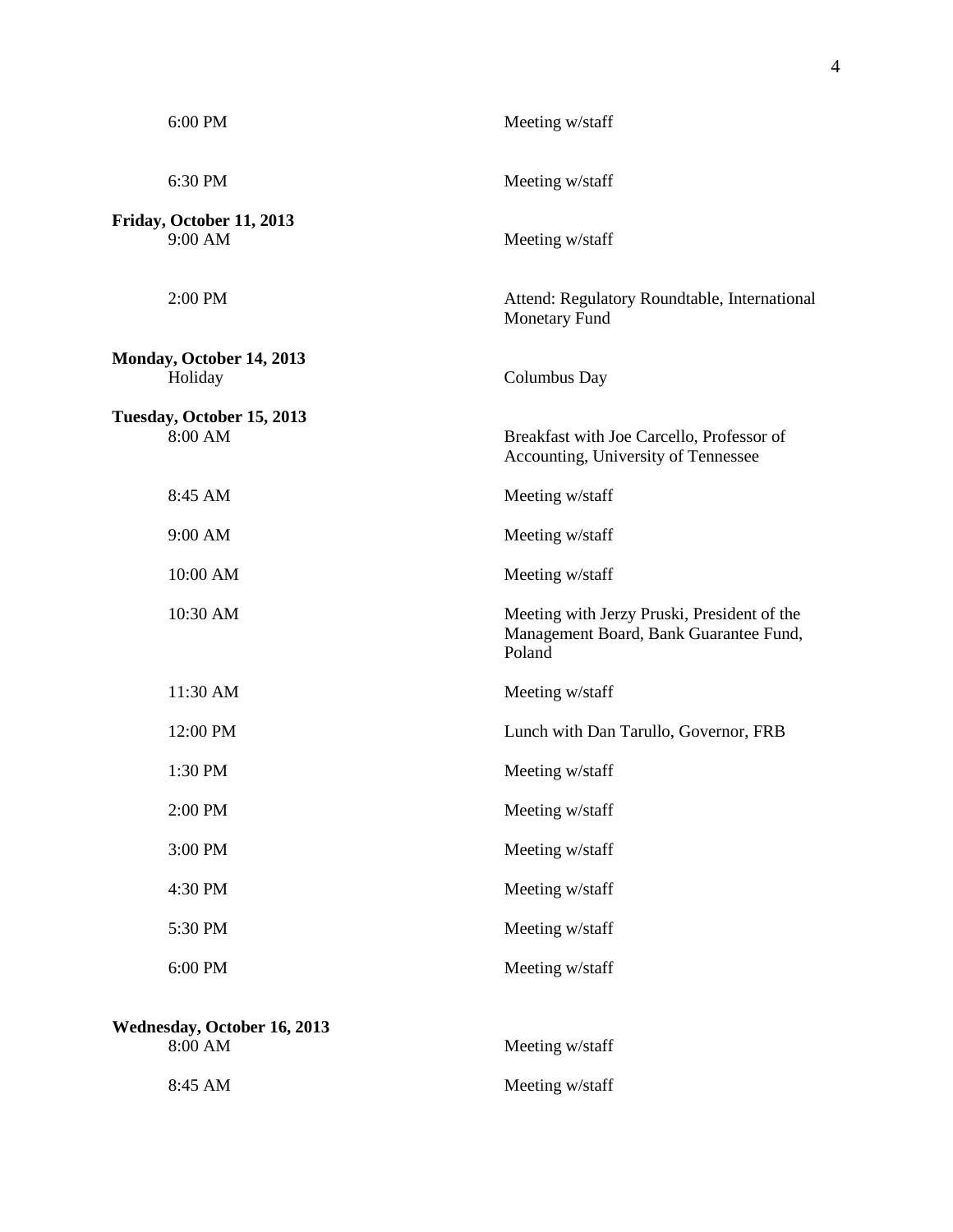| 11:30 AM                              | Meeting w/staff                                                                   |
|---------------------------------------|-----------------------------------------------------------------------------------|
| 12:00 PM                              | Meeting w/staff                                                                   |
| 2:00 PM                               | Meeting w/staff                                                                   |
| 2:30 PM                               | Meeting w/staff                                                                   |
| 3:00 PM                               | Meeting w/staff                                                                   |
| 4:00 PM                               | Meeting w/staff                                                                   |
| 4:30 PM                               | Meeting w/staff                                                                   |
| 5:00 PM                               | Meeting w/staff                                                                   |
| 5:30 PM                               | Meeting w/staff                                                                   |
| Thursday, October 17, 2013<br>9:00 AM | Meeting w/staff                                                                   |
| 9:30 AM                               | Meeting w/staff                                                                   |
| 12:00 PM                              | Lunch with Director Norton, FDIC                                                  |
| 1:00 PM                               | Meeting w/staff                                                                   |
| 1:30 PM                               | Meeting w/staff                                                                   |
| 2:00 PM                               | Meeting w/staff                                                                   |
| 2:30 PM                               | Meeting w/staff                                                                   |
| 3:00 PM                               | Meeting w/staff                                                                   |
| 4:00 PM                               | Meeting with Gordon Smith, CEO of Consumer<br>& Community Banking, JPMorgan Chase |
| 5:00 PM                               | Meeting w/staff                                                                   |
| Friday, October 18, 2013<br>8:00 AM   | Breakfast with Jeffrey Garten, Professor, Yale<br>University                      |
| 11:00 AM                              | Meeting w/staff                                                                   |
| 2:00 PM                               | Meeting w/staff                                                                   |
| 3:30 PM                               | Meeting w/staff                                                                   |
| 4:00 PM                               | Meeting with Vice Chairman Hoenig, FDIC                                           |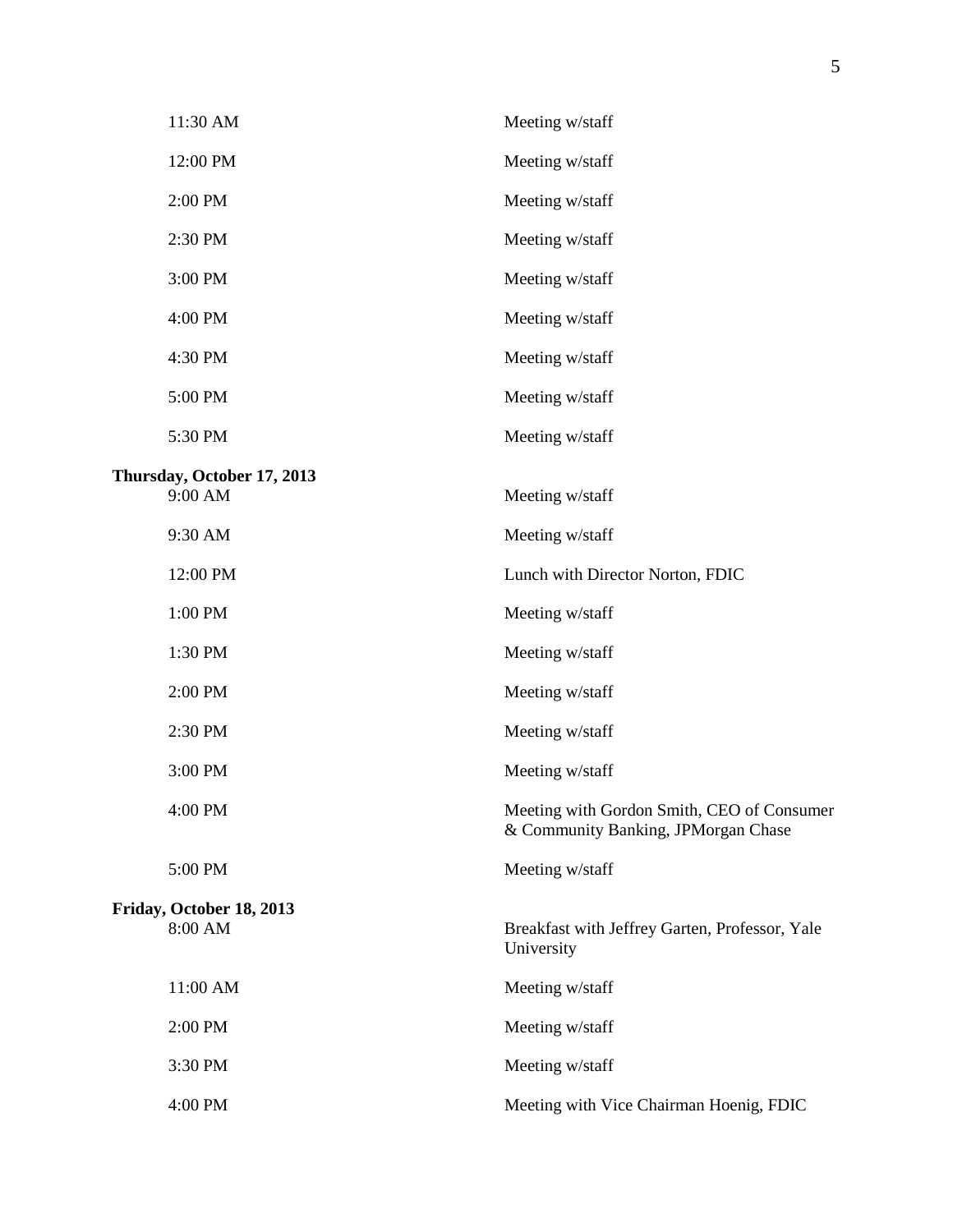| 5:00 PM                                         | Meeting w/staff                                                                                                                                                                                                                                                                                                                           |
|-------------------------------------------------|-------------------------------------------------------------------------------------------------------------------------------------------------------------------------------------------------------------------------------------------------------------------------------------------------------------------------------------------|
| 5:30 PM                                         | Meeting w/staff                                                                                                                                                                                                                                                                                                                           |
| Monday October 21- Thursday 24, 2013<br>All Day | Meetings in Beijing, China                                                                                                                                                                                                                                                                                                                |
| Friday, October 25, 2013<br>8:15 AM             | Meeting w/staff                                                                                                                                                                                                                                                                                                                           |
| 8:50 AM                                         | Meeting w/staff                                                                                                                                                                                                                                                                                                                           |
| 10:30 AM                                        | Meeting with Director Norton, FDIC                                                                                                                                                                                                                                                                                                        |
| 11:30 PM                                        | Meeting w/staff                                                                                                                                                                                                                                                                                                                           |
| 12:30 PM                                        | Meeting w/staff                                                                                                                                                                                                                                                                                                                           |
| 1:30 PM                                         | Meeting w/staff                                                                                                                                                                                                                                                                                                                           |
| 2:00 PM                                         | Meeting w/staff                                                                                                                                                                                                                                                                                                                           |
| 4:00 PM                                         | Meeting w/staff                                                                                                                                                                                                                                                                                                                           |
| 5:00 PM                                         | Meeting w/staff                                                                                                                                                                                                                                                                                                                           |
| Monday, October 28, 2013<br>9:00 AM             | Meeting w/staff                                                                                                                                                                                                                                                                                                                           |
| 9:30 AM                                         | Meeting w/staff                                                                                                                                                                                                                                                                                                                           |
| 10:30 AM                                        | Meeting w/staff                                                                                                                                                                                                                                                                                                                           |
| 11:00 AM                                        | Meeting w/staff                                                                                                                                                                                                                                                                                                                           |
| 12:00 PM                                        | Lunch with Director Cordray, CFPB                                                                                                                                                                                                                                                                                                         |
| 1:00 PM                                         | Meeting with Gordon Nixon, Chairman & CEO,<br>Mark Standish, President & Co-CEO, Capital<br>Markets, Francine Blackburn, EVP, Regulatory<br>& Government Affairs, USA, LaBrena Martin,<br>SVP, Regulatory & Government Affairs, USA,<br>Shawn Maher, Executive Director, Regulatory &<br>Government Affairs, USA, Royal Bank of<br>Canada |
| 2:30 PM                                         | Meeting w/staff                                                                                                                                                                                                                                                                                                                           |
| 3:30 PM                                         | Meeting w/staff                                                                                                                                                                                                                                                                                                                           |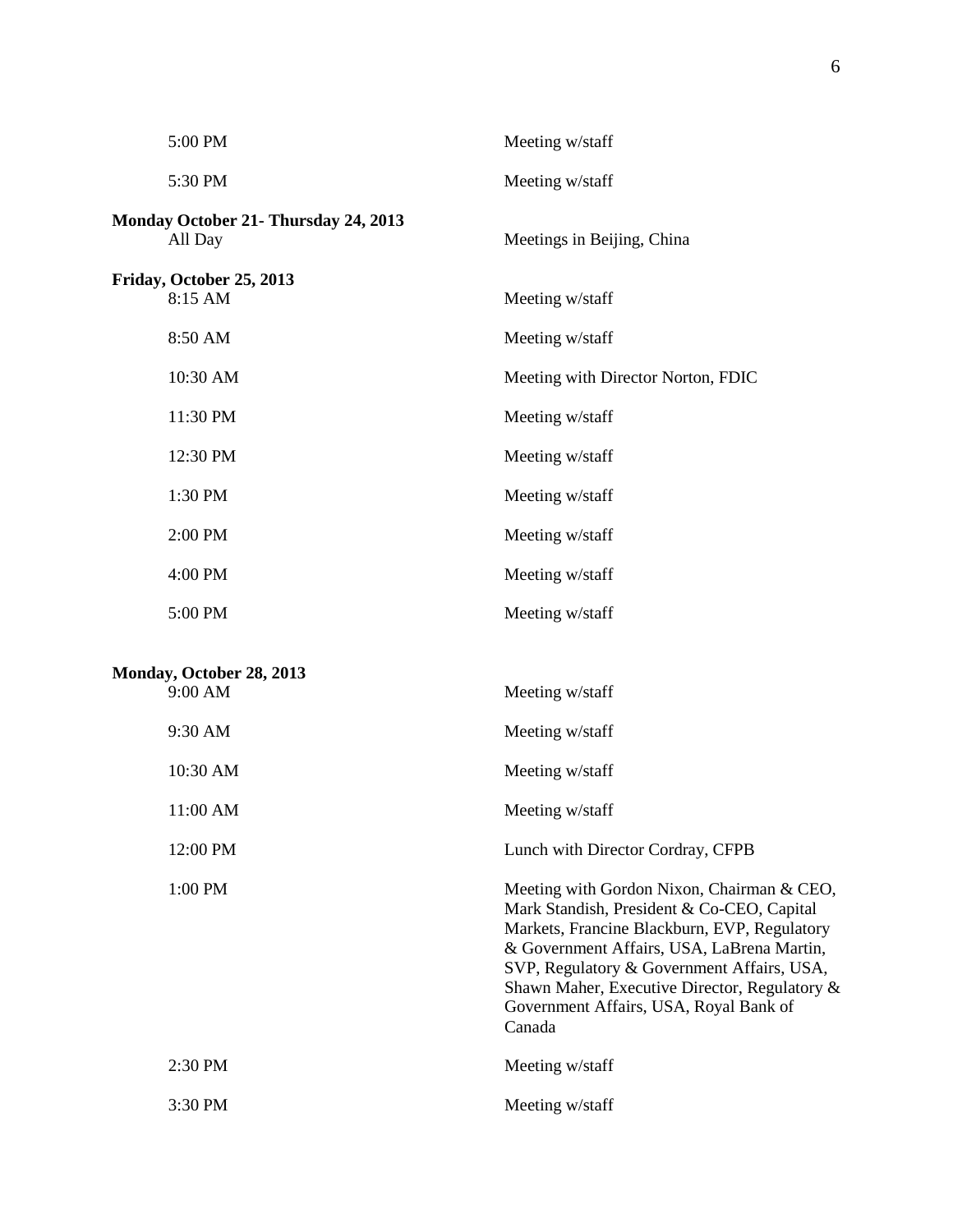| 4:00 PM                                 | Meeting w/staff                                                                                                                                                                                      |
|-----------------------------------------|------------------------------------------------------------------------------------------------------------------------------------------------------------------------------------------------------|
| 4:30 PM                                 | Meeting w/staff                                                                                                                                                                                      |
| 5:00 PM                                 | Meeting w/staff                                                                                                                                                                                      |
| Tuesday, October 29, 2013<br>9:00 AM    | Meeting w/staff                                                                                                                                                                                      |
| 9:30 AM                                 | Meeting w/staff                                                                                                                                                                                      |
| 10:00 AM                                | Meeting w/staff                                                                                                                                                                                      |
| 11:30 AM                                | Meeting w/staff                                                                                                                                                                                      |
| 12:30 PM                                | Depart FDIC to National Airport                                                                                                                                                                      |
| 1:30 PM                                 | <b>Travel to Boston Massachusetts</b>                                                                                                                                                                |
| 5:00 PM                                 | Lecture at Harvard School of Law, Boston,<br>Massachusetts                                                                                                                                           |
| Wednesday, October 30, 2013<br>11:00 AM | Meeting w/staff                                                                                                                                                                                      |
| 11:30 AM                                | Meeting w/staff                                                                                                                                                                                      |
| 1:30 PM                                 | FDIC Board of Directors Meeting                                                                                                                                                                      |
| 3:00 PM                                 | Meeting w/staff                                                                                                                                                                                      |
| 3:30 PM                                 | Meeting w/staff                                                                                                                                                                                      |
| 4:30 PM                                 | Meeting with Barbara Novick, Vice Chairman,<br>Global Executive and Global Operating<br>Committees, Kate Fulton, Managing Director of<br>Government Relations and Public Policy,<br><b>BlackRock</b> |
| 5:00 PM                                 | Meeting w/staff                                                                                                                                                                                      |
| 5:30 PM                                 | Meeting w/staff                                                                                                                                                                                      |
| Thursday, October 31, 2013<br>8:30 AM   | Meeting w/staff                                                                                                                                                                                      |
| 10:00 AM                                | Financial Stability Oversight Council<br>meeting, U.S. Treasury                                                                                                                                      |
| 12:30 PM                                | Meeting w/staff                                                                                                                                                                                      |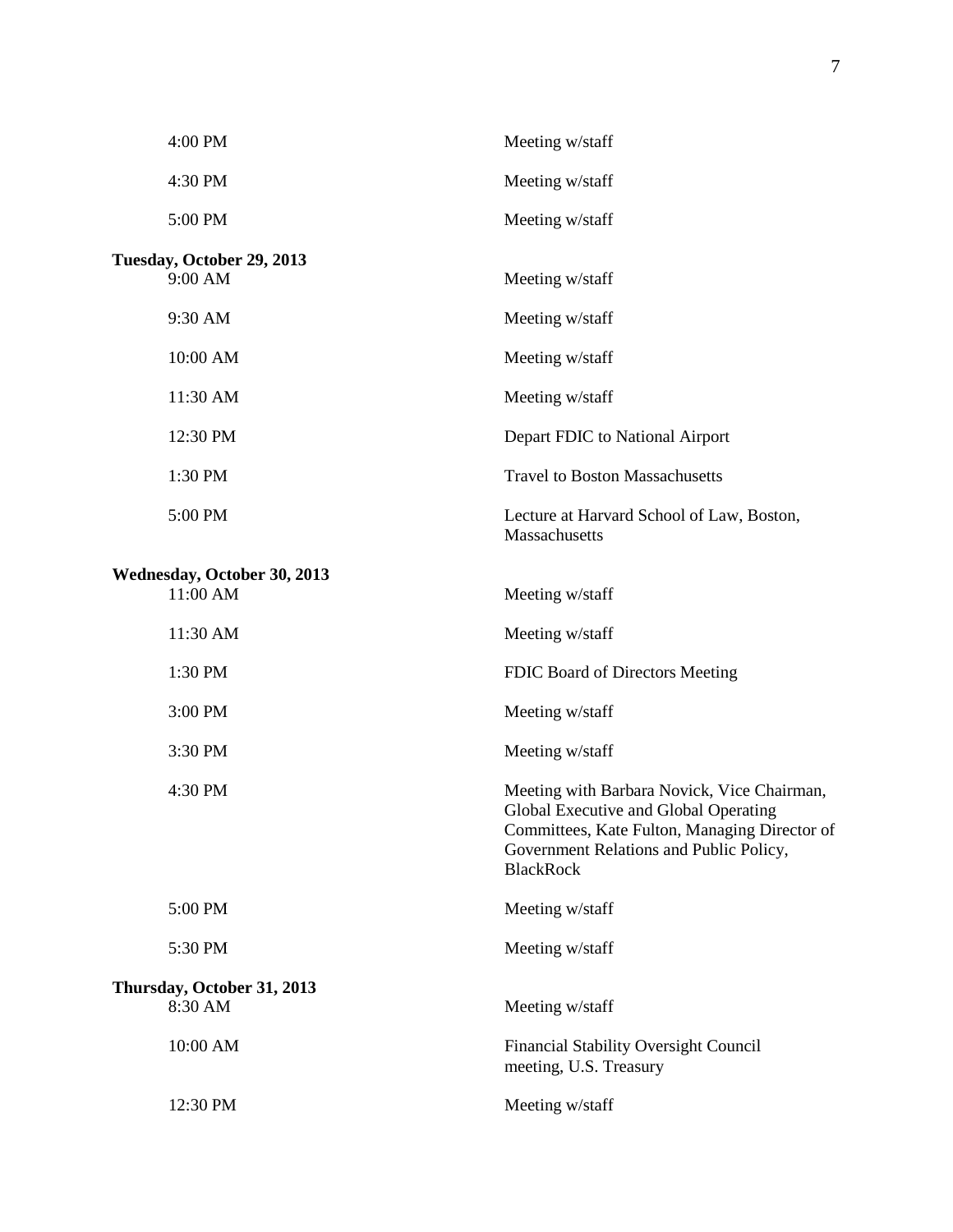| 1:00 PM | Meeting with Vice Chairman Hoenig, FDIC |
|---------|-----------------------------------------|
| 2:00 PM | Meeting w/staff                         |
| 3:00 PM | Meeting w/staff                         |
| 3:30 PM | Meeting with Director Norton, FDIC      |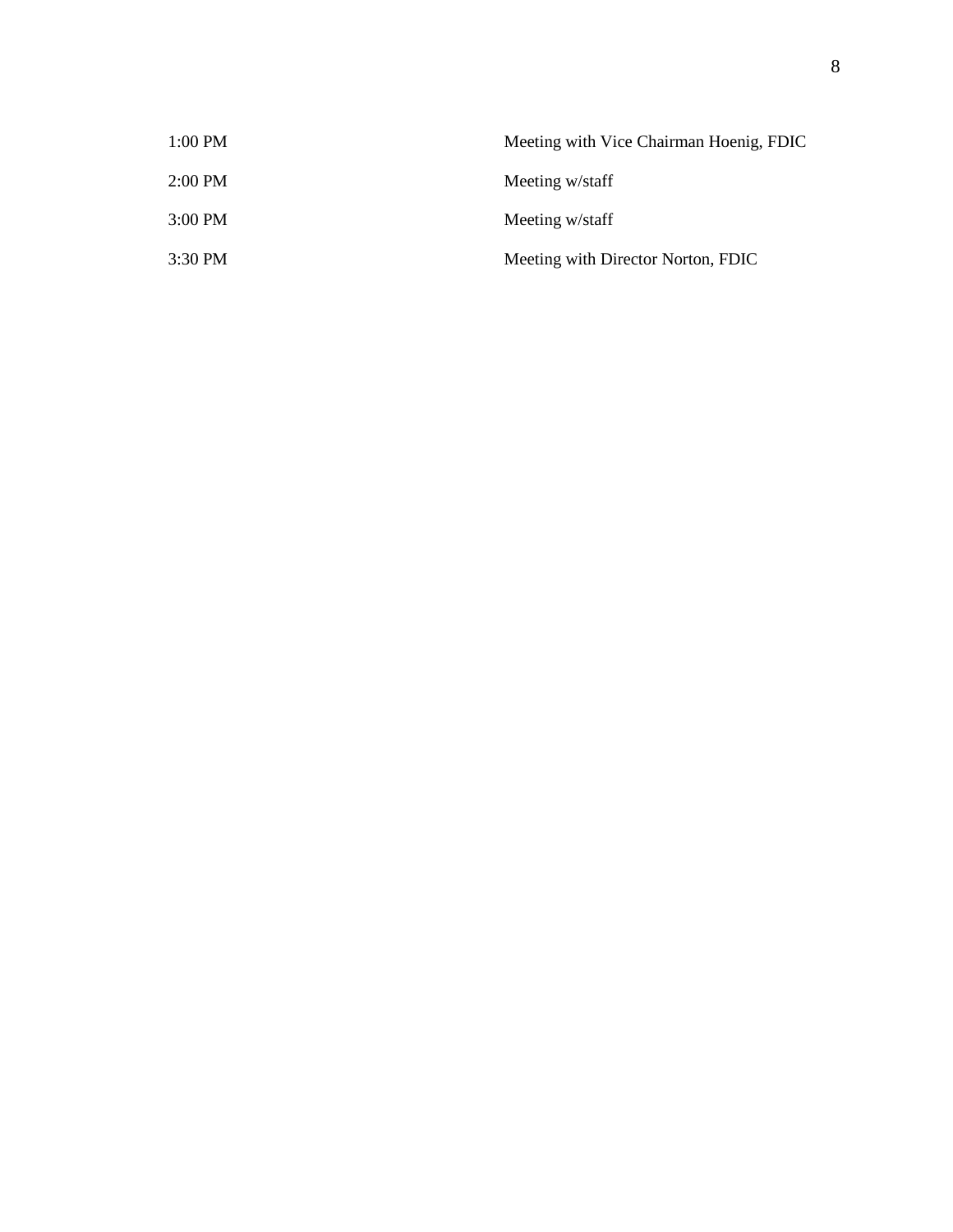## **Chairman's Schedule November 2013**

| Friday, November 1, 2013<br>12:30 PM | Remarks: Community Bankers Symposium, Federal<br>Reserve Bank of Chicago, Chicago, Illinois                                                                    |
|--------------------------------------|----------------------------------------------------------------------------------------------------------------------------------------------------------------|
| Monday, November 4, 2013             |                                                                                                                                                                |
| 8:30 AM                              | Meeting w/staff                                                                                                                                                |
| 9:00 AM                              | Meeting w/staff                                                                                                                                                |
| 12:00 PM                             | Lunch with Steve Harris, Board Member, Public<br>Company Accounting Oversight Board                                                                            |
| 1:15 PM                              | Meeting w/staff                                                                                                                                                |
| 2:30 PM                              | Meeting w/staff                                                                                                                                                |
| 3:00 PM                              | Meeting with Frank Keating, President & CEO,<br>Community Banking Council, ABA                                                                                 |
| 4:30 PM                              | Meeting with Secretary Lew, U.S. Treasury                                                                                                                      |
| 5:30 PM                              | Meeting w/staff                                                                                                                                                |
| 6:00 PM                              | Meeting with John Corston, Director, ERS/Governance<br>Regulatory & Risk Strategies/Financial Services,<br>Deloitte & Touche LLP                               |
| Tuesday, November 5, 2013            |                                                                                                                                                                |
| 9:00 AM                              | Meeting w/staff                                                                                                                                                |
| 9:30 AM                              | Meeting w/staff                                                                                                                                                |
| 12:00 PM                             | Meeting with Steve Harris, Board Member, Public<br>Company Accounting Oversight Board, Kara Stein,<br>Commissioner, U.S. Securities and Exchange<br>Commission |
| 2:00 PM                              | Meeting w/staff                                                                                                                                                |
| 3:00 PM                              | Meeting w/staff                                                                                                                                                |
| 4:00 PM                              | Meeting w/staff                                                                                                                                                |
| 4:30 PM                              | Meeting w/staff                                                                                                                                                |
| 5:00 PM                              | Meeting w/staff                                                                                                                                                |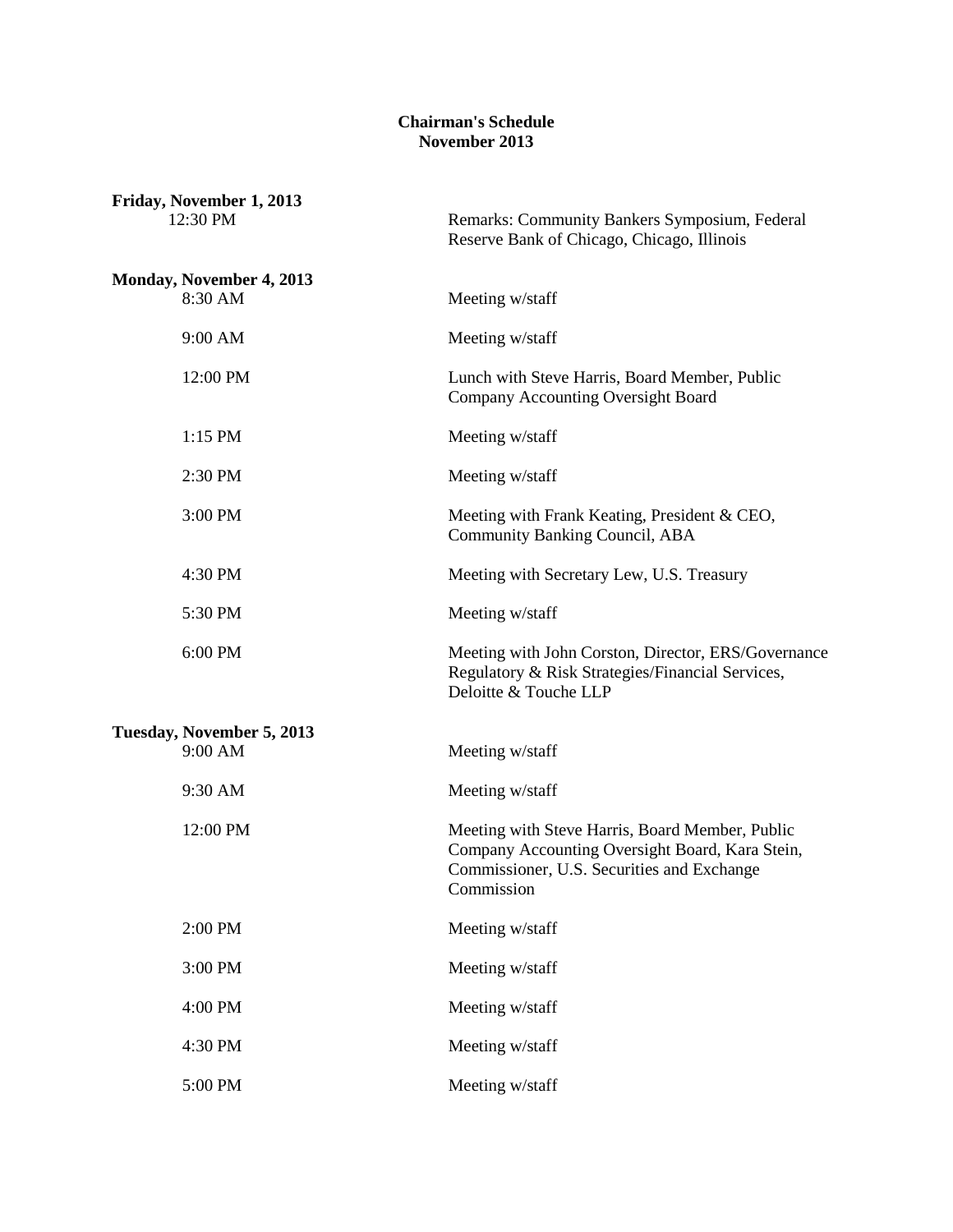| 5:30 PM                               | Meeting w/staff                                                                                            |  |  |
|---------------------------------------|------------------------------------------------------------------------------------------------------------|--|--|
| Wednesday, November 6, 2013           |                                                                                                            |  |  |
| 8:30 AM                               | Meeting w/staff                                                                                            |  |  |
| 9:00 AM                               | Meeting w/staff                                                                                            |  |  |
| 10:00 AM                              | Meeting w/staff                                                                                            |  |  |
| 10:30 AM                              | Meeting w/staff                                                                                            |  |  |
| 12:00 PM                              | Lunch with Comptroller Curry, OCC                                                                          |  |  |
| 1:30 PM                               | Meeting w/staff                                                                                            |  |  |
| 2:00 PM                               | Meeting w/staff                                                                                            |  |  |
| 4:00 PM                               | Meeting w/staff                                                                                            |  |  |
| 4:30 PM                               | Meeting w/staff                                                                                            |  |  |
| 5:30 PM                               | Meeting w/staff                                                                                            |  |  |
| Thursday, November 7, 2013<br>9:00 AM | Depart FDIC to National Airport                                                                            |  |  |
| 2:00 PM                               | Remarks: Ohio Bankers League Annual Meeting,<br>Columbus, Ohio                                             |  |  |
| Friday, November 8, 2013              |                                                                                                            |  |  |
| 9:00 AM                               | Meeting w/staff                                                                                            |  |  |
| 10:00 AM                              | Meeting with Director Norton, FDIC                                                                         |  |  |
| 10:30 AM                              | Meeting w/staff                                                                                            |  |  |
| 11:00 AM                              | Meeting with Peter Weinberg, Partner, William<br>Donaldson, Advisory Council, Perella Weinberg<br>Partners |  |  |
| 12:00 PM                              | Meeting w/staff                                                                                            |  |  |
| 1:00 PM                               | Meeting w/staff                                                                                            |  |  |
| 1:30 PM                               | Meeting w/staff                                                                                            |  |  |
| 2:00 PM                               | Meeting w/staff                                                                                            |  |  |
| 3:00 PM                               | Meeting w/staff                                                                                            |  |  |
| 4:00 PM                               | Meeting w/staff                                                                                            |  |  |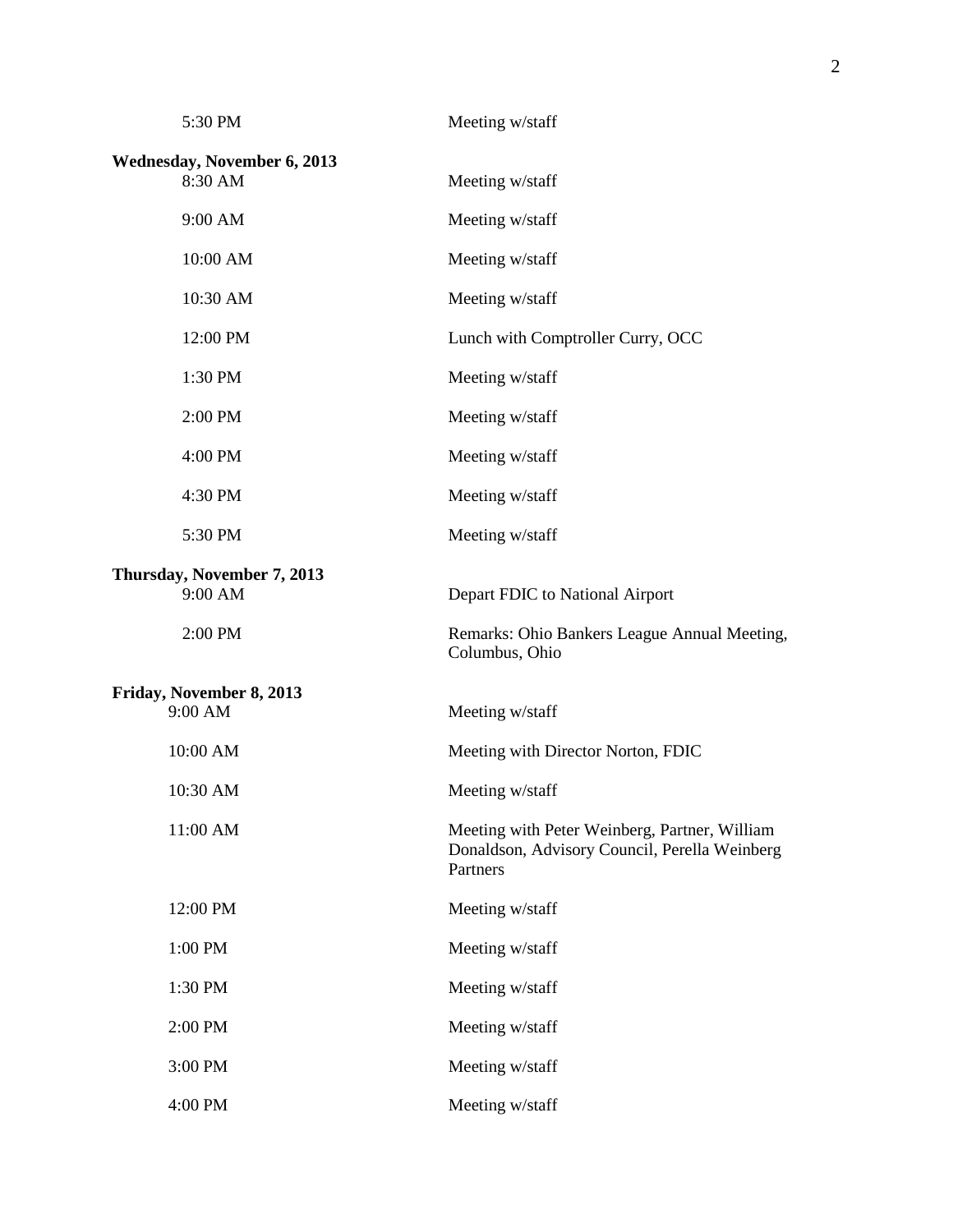|                                  | 5:00 PM                                                          | Meeting w/staff                                                                                   |
|----------------------------------|------------------------------------------------------------------|---------------------------------------------------------------------------------------------------|
|                                  | 5:30 PM                                                          | Meeting w/staff                                                                                   |
|                                  | Monday, November 11, 2013—Wednesday November 13, 2013<br>All Day | Meetings in Tokyo, Japan                                                                          |
|                                  | Thursday, November 14, 2013<br>4:00 PM                           | Meeting w/staff                                                                                   |
|                                  | Friday, November 15, 2013<br>10:00 AM                            | Interview with Bob Kuttner, Co-Editor, The American<br>Prospect                                   |
|                                  | 11:00 AM                                                         | Meeting w/staff                                                                                   |
|                                  | 12:00 PM                                                         | Lunch with Vice Chairman Hoenig, FDIC                                                             |
|                                  | 2:00 PM                                                          | Meeting with Orson Aguilar, Executive Director, and<br>other members of The Greenlining Institute |
|                                  | 3:00 PM                                                          | Meeting with Mike Calhoun, President, Center for<br>Responsible Lending and Faith Based Leaders   |
|                                  | 3:30 PM                                                          | Meeting w/staff                                                                                   |
|                                  | 5:00 PM                                                          | Meeting w/staff                                                                                   |
| <b>Monday, November 18, 2013</b> |                                                                  |                                                                                                   |
|                                  | 9:00 AM                                                          | Meeting w/staff                                                                                   |
|                                  | 9:30 AM                                                          | Meeting w/staff                                                                                   |
|                                  | 10:30 AM                                                         | Meeting w/staff                                                                                   |
|                                  | 11:00 AM                                                         | Meeting w/staff                                                                                   |
|                                  | 12:00 PM                                                         | Lunch with Director Cordray, CFPB                                                                 |
|                                  | 1:00 PM                                                          | Meeting w/staff                                                                                   |
|                                  | 3:30 PM                                                          | Meeting w/staff                                                                                   |
|                                  | 4:00 PM                                                          | Meeting w/staff                                                                                   |
|                                  | 4:30 PM                                                          | Meeting w/staff                                                                                   |
|                                  | 5:30 PM                                                          | Meeting w/staff                                                                                   |
|                                  | 6:00 PM                                                          | Attend: FDIC Advisory Committee on Community<br><b>Banking reception</b>                          |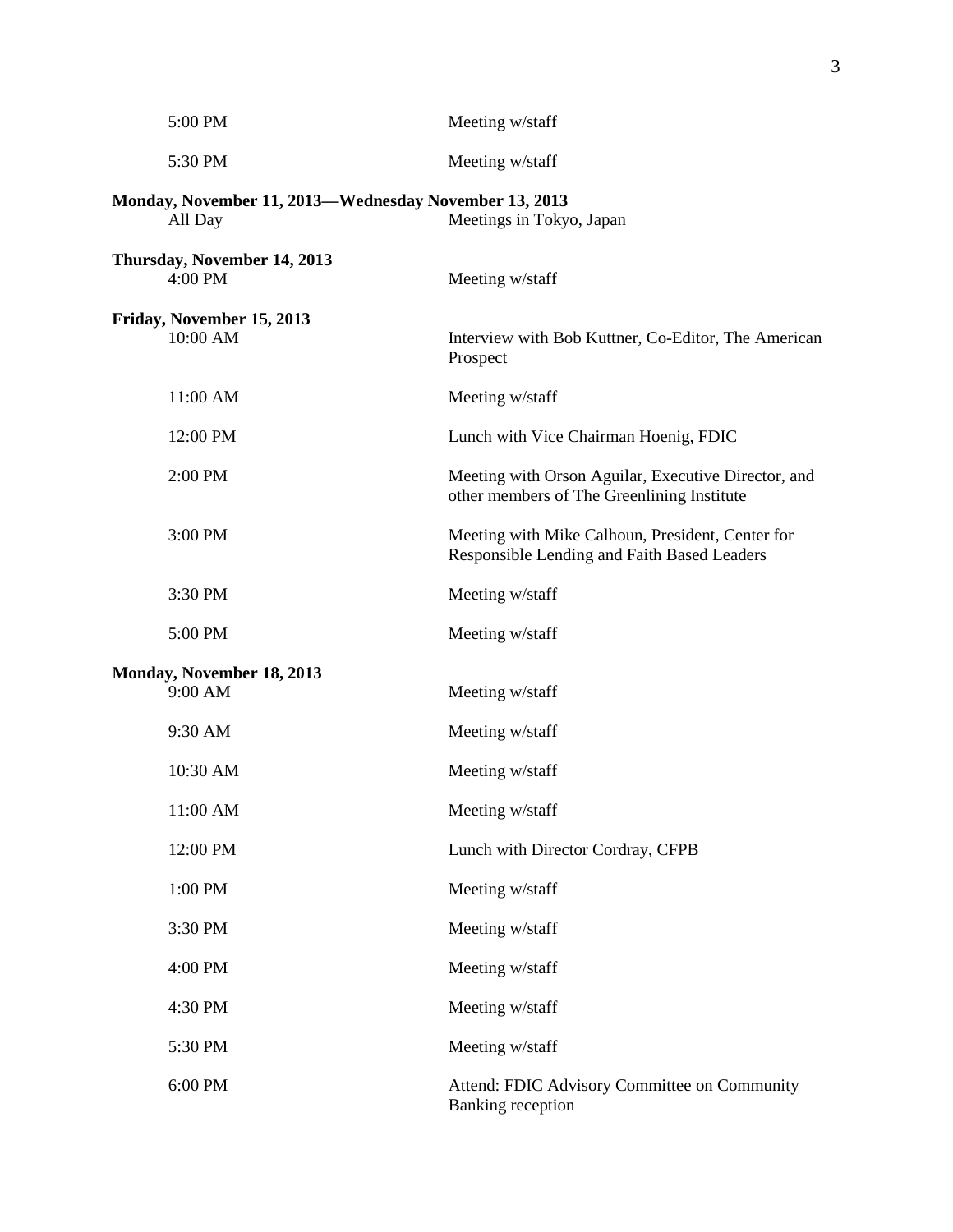| Tuesday, November 19, 2013              |                                                                                                                      |
|-----------------------------------------|----------------------------------------------------------------------------------------------------------------------|
| 8:30 AM                                 | Attend: FDIC Advisory Committee on Community<br><b>Banking</b> meeting                                               |
| 4:30 PM                                 | Meeting w/staff                                                                                                      |
| 5:00 PM                                 | Meeting w/staff                                                                                                      |
| Wednesday, November 20, 2013            |                                                                                                                      |
| 11:00 AM                                | Meeting w/staff                                                                                                      |
| 12:00 PM                                | Lunch with Aaron Klein, Director of the<br>Financial Regulatory Reform Initiative at the Bipartisan<br>Policy Center |
| 1:00 PM                                 | Meeting w/staff                                                                                                      |
| 2:30 PM                                 | Meeting w/staff                                                                                                      |
| 3:30 PM                                 | Meeting w/staff                                                                                                      |
| 5:15 PM                                 | Meeting w/staff                                                                                                      |
| Thursday, November 21, 2013<br>12:30 PM | Speech: The Clearing House 2013 Annual Conference                                                                    |
| 2:00 PM                                 | Meeting with Michael Smith, President, New York<br><b>Bankers Association</b>                                        |
| 3:30 PM                                 | Meeting with The Clearing House Board                                                                                |
| 5:00 PM                                 | Depart New York to DC                                                                                                |
| Friday, November 22, 2013<br>10:00 AM   | Meeting with Ernst von Freyberg, Head, The Vatican<br>Bank                                                           |
| 11:15 AM                                | Meeting w/staff                                                                                                      |
| 12:00 PM                                | Lunch with Vice Chairman Hoenig, FDIC                                                                                |
| 1:00 PM                                 | Meeting w/staff                                                                                                      |
| 3:30 PM                                 | Meeting w/staff                                                                                                      |
| 4:30 PM                                 | Meeting w/staff                                                                                                      |
| Monday, November 25, 2013<br>8:00 AM    | Breakfast with Sheila Bair, Pew Trusts                                                                               |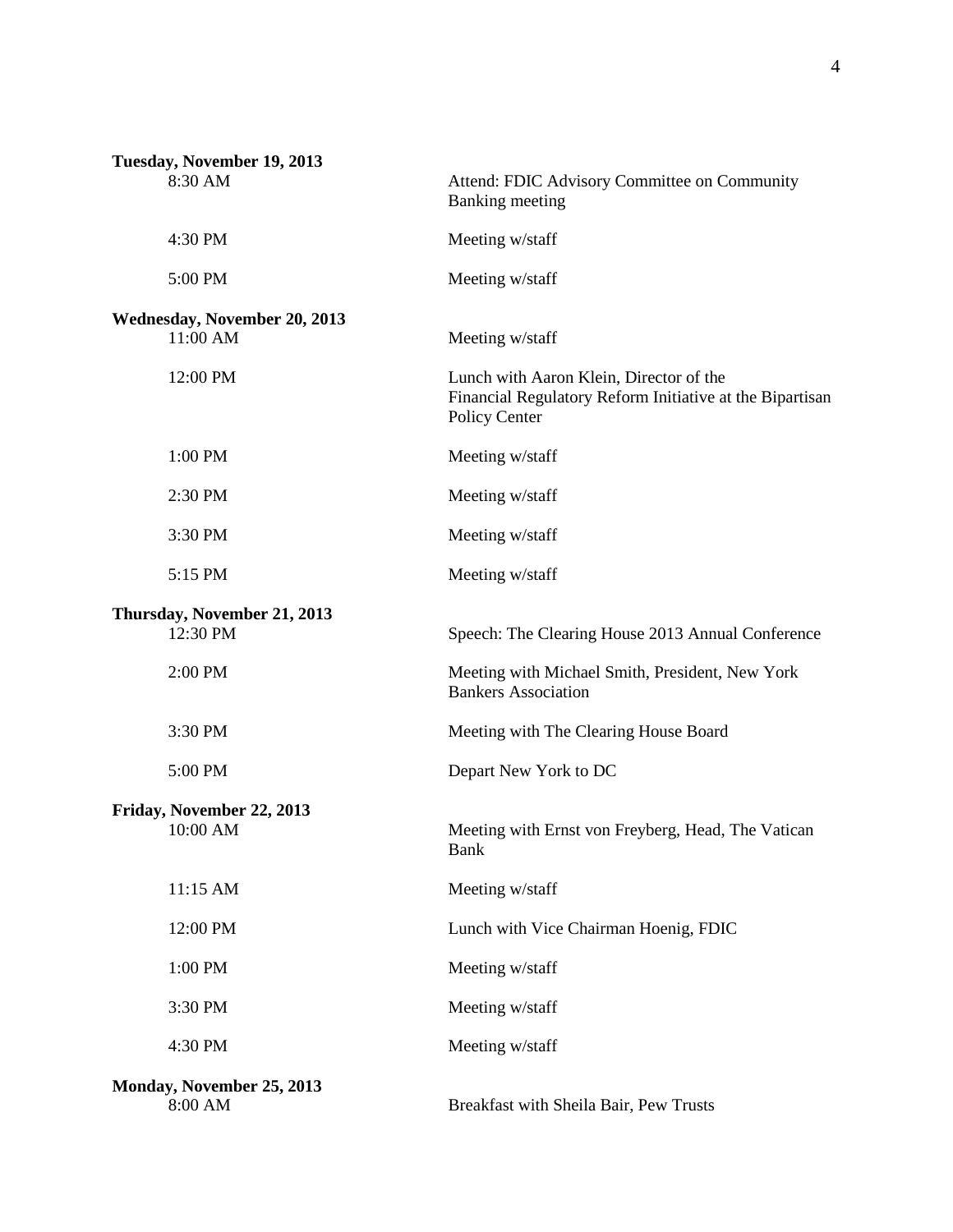|                                        | 5:00 PM                                        | Meeting w/staff                                                                                           |  |  |
|----------------------------------------|------------------------------------------------|-----------------------------------------------------------------------------------------------------------|--|--|
|                                        | 9:00 AM                                        | Meeting w/staff                                                                                           |  |  |
|                                        | 9:45 AM                                        | Meeting w/staff                                                                                           |  |  |
|                                        | 11:00 AM                                       | Meeting with Mike Corbat, CEO, Citibank                                                                   |  |  |
|                                        | 12:00 PM                                       | Lunch with Richard Spillenkothen, Director of Business<br>Risk Strategy & Regulatory Consulting, Deloitte |  |  |
|                                        | 1:00 PM                                        | Meeting w/staff                                                                                           |  |  |
|                                        | 2:30 PM                                        | Meeting w/staff                                                                                           |  |  |
|                                        | 3:30 PM                                        | Meeting w/staff                                                                                           |  |  |
|                                        | 4:00 PM                                        |                                                                                                           |  |  |
|                                        |                                                | Meeting w/staff                                                                                           |  |  |
|                                        | 4:30 PM                                        | Meeting w/staff                                                                                           |  |  |
|                                        | 5:30 PM                                        | Meeting w/staff                                                                                           |  |  |
| Tuesday, November 26, 2013             |                                                |                                                                                                           |  |  |
|                                        | 8:30 AM                                        | Meeting w/staff                                                                                           |  |  |
|                                        | 10:00 AM                                       | Attend: QBP Press Conference Meeting, FDIC                                                                |  |  |
|                                        | 11:00 AM                                       | Meeting w/staff                                                                                           |  |  |
|                                        | 1:00 PM                                        | Meeting w/staff                                                                                           |  |  |
|                                        | 3:00 PM                                        | Meeting with Secretary Lew, U.S. Treasury                                                                 |  |  |
|                                        | 4:00 PM                                        | Meeting with Director Norton, FDIC                                                                        |  |  |
|                                        | 4:30 PM                                        | Meeting w/staff                                                                                           |  |  |
|                                        | 6:00 PM                                        | Meeting w/staff                                                                                           |  |  |
|                                        | <b>Wednesday, November 27, 2013</b><br>All Day | <b>Annual Leave</b>                                                                                       |  |  |
| Thursday, November 28, 2013<br>Holiday |                                                | Thanksgiving                                                                                              |  |  |
|                                        | Friday, November 29, 2013<br>All Day           | <b>Annual Leave</b>                                                                                       |  |  |
|                                        |                                                |                                                                                                           |  |  |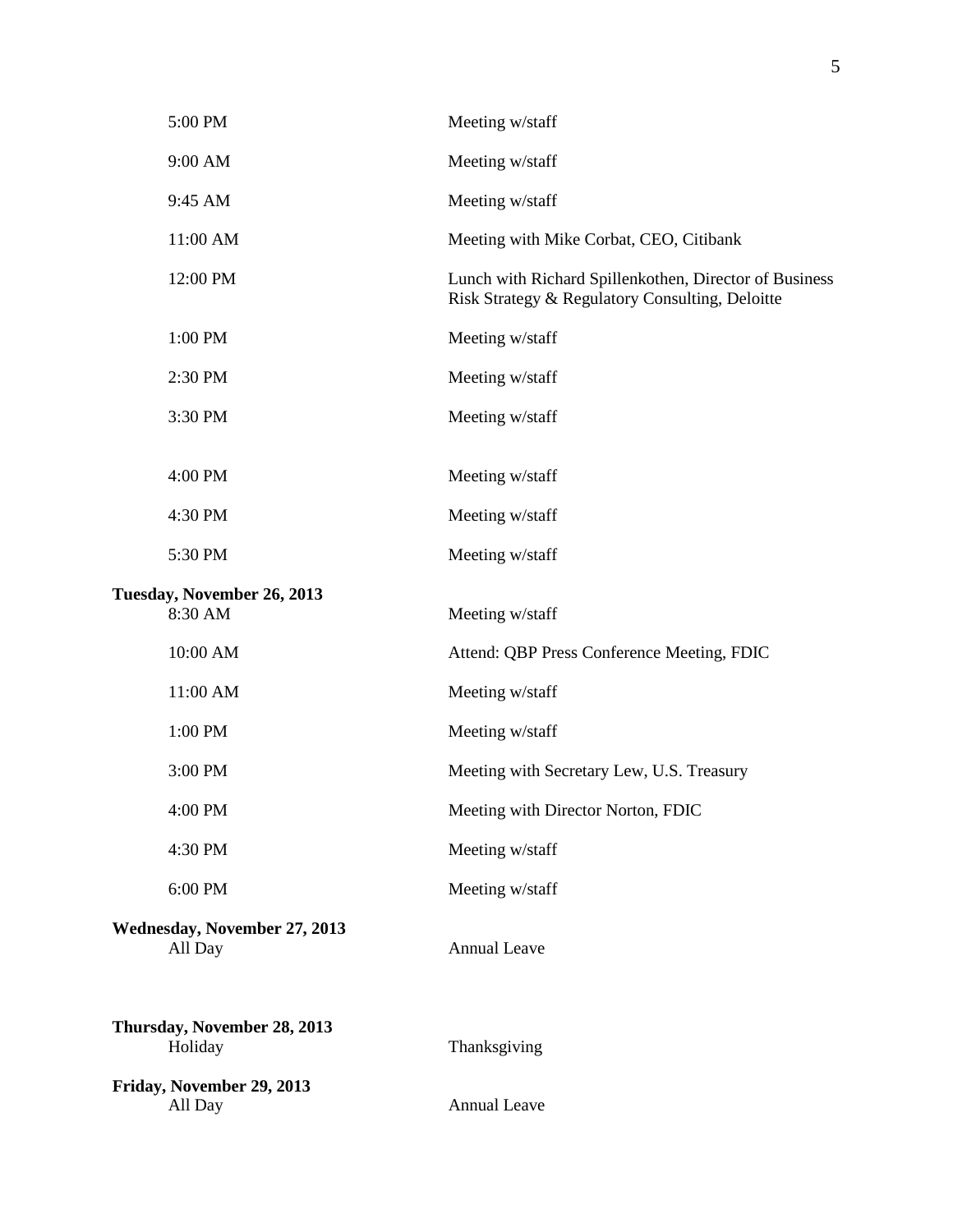## **Chairman's Schedule December 2013**

| Monday, December 2, 2013                      |                                                                                     |  |  |
|-----------------------------------------------|-------------------------------------------------------------------------------------|--|--|
| 8:00 AM                                       | Breakfast with Mike Krimminger, Partner,<br>Cleary Gottlieb Steen & Hamilton LLP    |  |  |
| 9:00 AM                                       | Meeting w/staff                                                                     |  |  |
| 9:30 AM                                       | Meeting w/staff                                                                     |  |  |
| 10:00 AM                                      | Meeting w/staff                                                                     |  |  |
| 12:00 PM                                      | Meeting w/staff                                                                     |  |  |
| 1:00 PM                                       | Meeting w/staff                                                                     |  |  |
| 2:00 PM                                       | Meeting w/staff                                                                     |  |  |
| 2:30 PM                                       | Meeting w/staff                                                                     |  |  |
| 4:00 PM                                       | Meeting with Governor Dan Tarullo,<br>Mark Van Der Weide, Deputy Director, FRB      |  |  |
| 5:00 PM                                       | Meeting w/staff                                                                     |  |  |
| Tuesday, December 3, 2013<br>All Day          | Meeting with Puerto Rican Bankers Association,<br>San Juan, Puerto Rico             |  |  |
| <b>Wednesday, December 4, 2013</b><br>8:45 AM | <b>Attend: Federal Financial Institutions</b><br><b>Examination Council meeting</b> |  |  |
| 11:00 AM                                      | Meeting w/staff                                                                     |  |  |
| 12:30 PM                                      | Lunch with Comptroller Curry, OCC                                                   |  |  |
| 2:00 PM                                       | Meeting w/staff                                                                     |  |  |
| 3:30 PM                                       | Meeting with Director Norton, FDIC                                                  |  |  |
| 4:30 PM                                       | Meeting with Wilson Ervin, Chief Risk Officer,<br>Credit Suisse, NY                 |  |  |
| 5:00 PM                                       | Meeting w/staff                                                                     |  |  |
| 5:30 PM                                       | Meeting w/staff                                                                     |  |  |
| 6:00 PM                                       | Meeting w/staff                                                                     |  |  |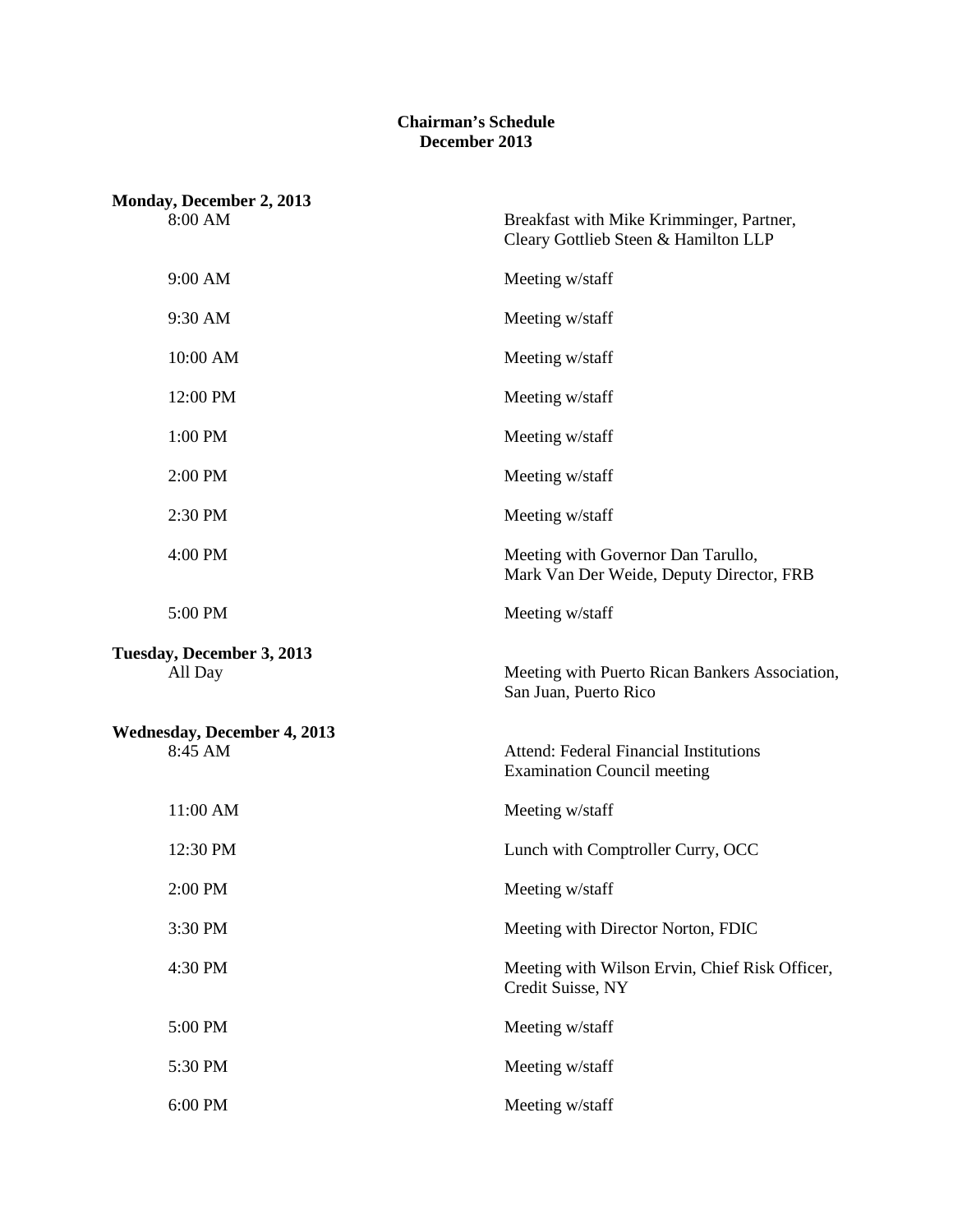| 6:30 PM                               | Meeting w/staff                                                                                                       |
|---------------------------------------|-----------------------------------------------------------------------------------------------------------------------|
| Thursday, December 5, 2013<br>8:30 AM | Meeting w/staff                                                                                                       |
| 12:30 PM                              | Remarks: Consumer Federation of America 26 <sup>th</sup><br>Annual Financial Services Conference,<br>Washington, D.C. |
| 2:30 PM                               | Meeting w/staff                                                                                                       |
| 3:30 PM                               | Meeting w/staff                                                                                                       |
| 4:00 PM                               | Meeting with Richard Davis, Chairman, Bill<br>Parker, Chief Risk Officer, US Bank                                     |
| 6:00 PM                               | Meeting w/staff                                                                                                       |
| 6:30 PM                               | Meeting w/staff                                                                                                       |
| Friday, December 6, 2013<br>9:00 AM   | Meeting w/staff                                                                                                       |
| 10:00 AM                              | Meeting w/staff                                                                                                       |
| 10:30 AM                              | Meeting w/staff                                                                                                       |
| 12:00 PM                              | Meeting with Governor Tarullo, FRB,<br>Comptroller Curry, OCC                                                         |
| 2:00 PM                               | Meeting w/staff                                                                                                       |
| 3:30 PM                               | Meeting w/staff                                                                                                       |
| 5:00 PM                               | Meeting w/staff                                                                                                       |
| Monday, December 9, 2013<br>9:00 AM   | Meeting w/staff                                                                                                       |
| 10:00 AM                              | Meeting w/staff                                                                                                       |
| 11:00 AM                              | Meeting w/staff                                                                                                       |
| 11:45 AM                              | Meeting w/staff                                                                                                       |
| 12:00 PM                              | Lunch with Shelly Metzenbaum, President,<br><b>Volcker Alliance</b>                                                   |
| 1:30 PM                               | Attend: Financial Stability Oversight Council<br>Principals meeting                                                   |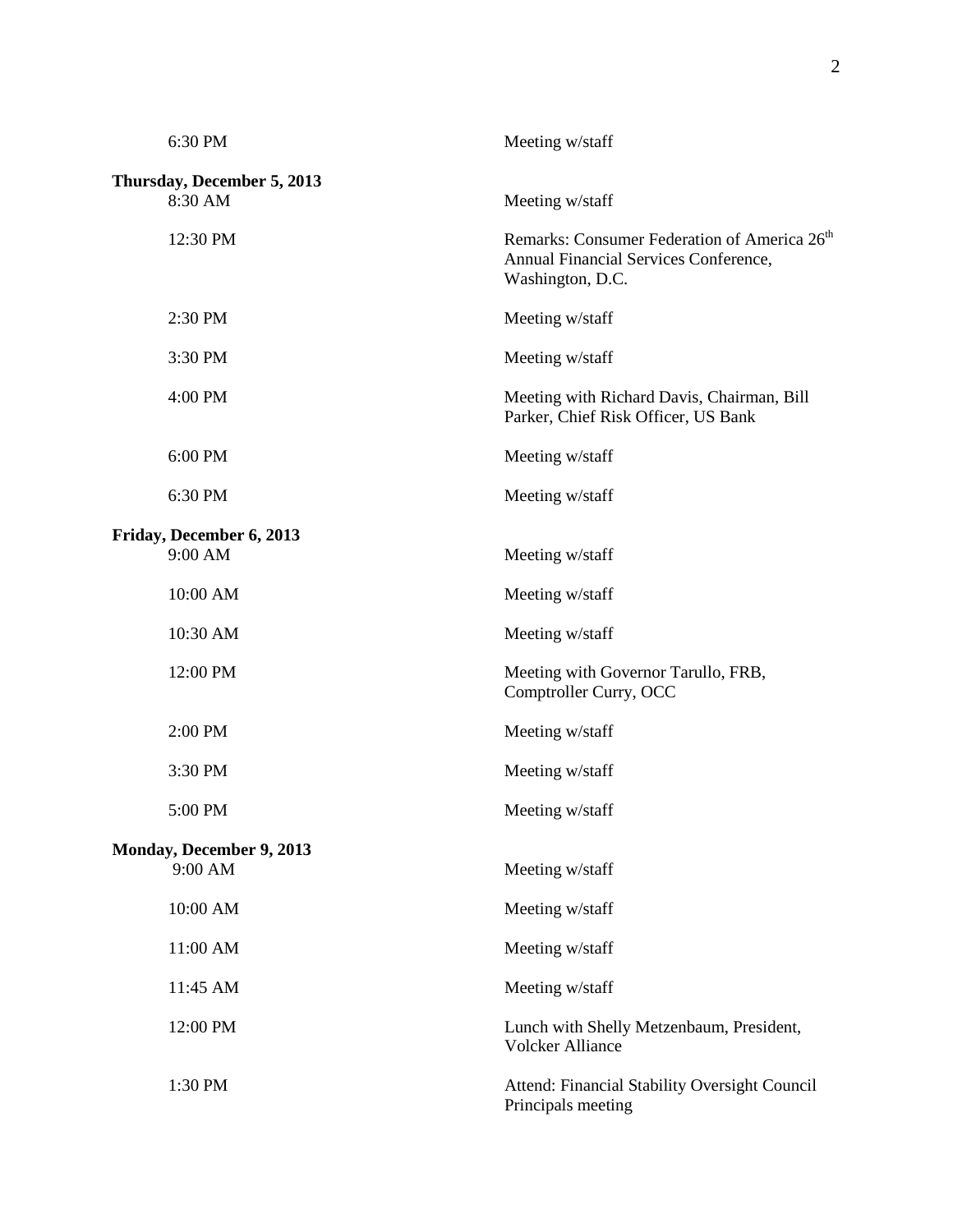| 4:00 PM                                        | Meeting w/staff                                                      |
|------------------------------------------------|----------------------------------------------------------------------|
| Tuesday, December 10, 2013<br>8:30 AM          | Attend: Farewell Reception for Jon Rymer,<br>Inspector General, FDIC |
| 10:00 AM                                       | Attend: FDIC Board of Governors Meeting                              |
| 12:00 PM                                       | Lunch with Director Cordray, CFPB                                    |
| 2:30 PM                                        | Meeting with Vice Chairman Hoenig, FDIC                              |
| <b>Wednesday, December 11, 2013</b><br>8:45 AM | Attend: FDIC Advisory Committee on Systemic<br>Resolution meeting    |
| 4:00 PM                                        | Meeting w/staff                                                      |
| 5:00 PM                                        | Meeting w/staff                                                      |
| 5:30 PM                                        | Meeting w/staff                                                      |
| Thursday, December 12, 2013<br>9:00 AM         | Meeting w/staff                                                      |
| 10:30 AM                                       | Meeting w/staff                                                      |
| 12:00 PM                                       | Attend: FDIC Holiday Celebration                                     |
| 2:30 PM                                        | Meeting w/staff                                                      |
| 3:00 PM                                        | Meeting w/staff                                                      |
| 4:00 PM                                        | Meeting w/staff                                                      |
| 4:30 PM                                        | Meeting w/staff                                                      |
| 5:00 PM                                        | Meeting w/staff                                                      |
| 5:30 PM                                        | Meeting w/staff                                                      |
| Friday, December 13, 2013<br>10:00 AM          | Meeting w/staff                                                      |
| 11:00 AM                                       | Meeting with Director Norton, FDIC                                   |
| 12:30 PM                                       | Meeting w/staff                                                      |
| 1:00 PM                                        | Meeting w/staff                                                      |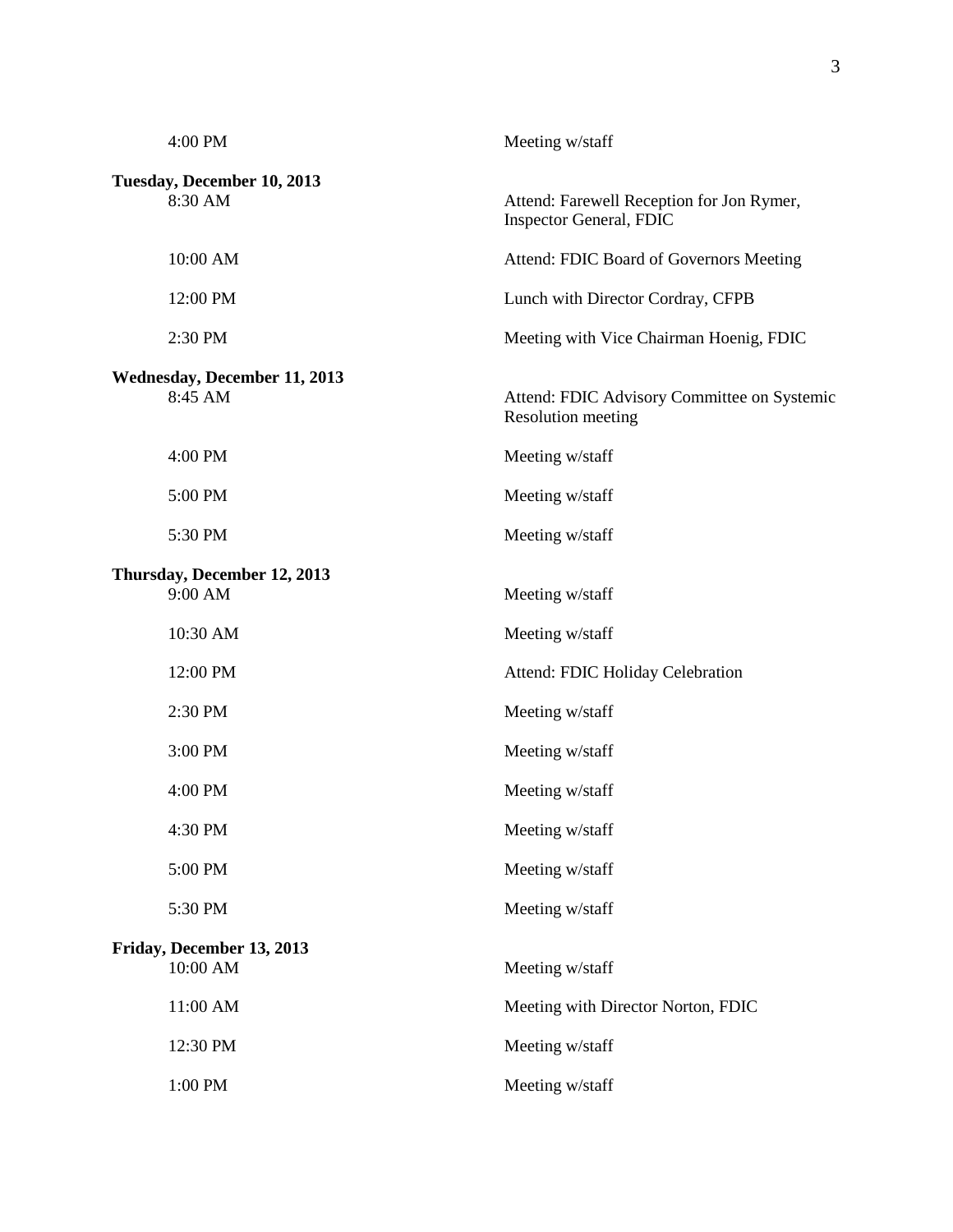| 1:30 PM                               | Meeting w/staff                                                          |
|---------------------------------------|--------------------------------------------------------------------------|
| 2:30 PM                               | Meeting w/staff                                                          |
| 4:00 PM                               | Meeting w/staff                                                          |
| 4:30 PM                               | Meeting w/staff                                                          |
| 5:00 PM                               | Meeting w/staff                                                          |
| Monday, December 16, 2013<br>8:00 AM  | Breakfast with Larry Stein, Senior Vice<br>President, Capital One        |
| 9:00 AM                               | Meeting w/staff                                                          |
| 9:30 AM                               | Meeting w/staff                                                          |
| 10:00 AM                              | Meeting w/staff                                                          |
| 11:00 AM                              | Meeting w/staff                                                          |
| 12:00 PM                              | Lunch with Charles Yi, Chief Counsel, Senate<br><b>Banking Committee</b> |
| 3:00 PM                               | Meeting w/staff                                                          |
| 3:30 PM                               | Meeting w/staff                                                          |
| 4:00 PM                               | Meeting w/staff                                                          |
| 5:00 PM                               | Meeting w/staff                                                          |
| Tuesday, December 17, 2013<br>9:00 AM | Meeting w/staff                                                          |
| 10:00 AM                              | Meeting w/staff                                                          |
| 12:35 PM                              | Remarks: Women in Housing and Finance<br>Luncheon, Washington D.C.       |
| 2:00 PM                               | Meeting w/staff                                                          |
| 3:00 PM                               | Meeting w/staff                                                          |
| 4:30 PM                               | Meeting w/staff                                                          |
| 5:30 PM                               | Meeting w/staff                                                          |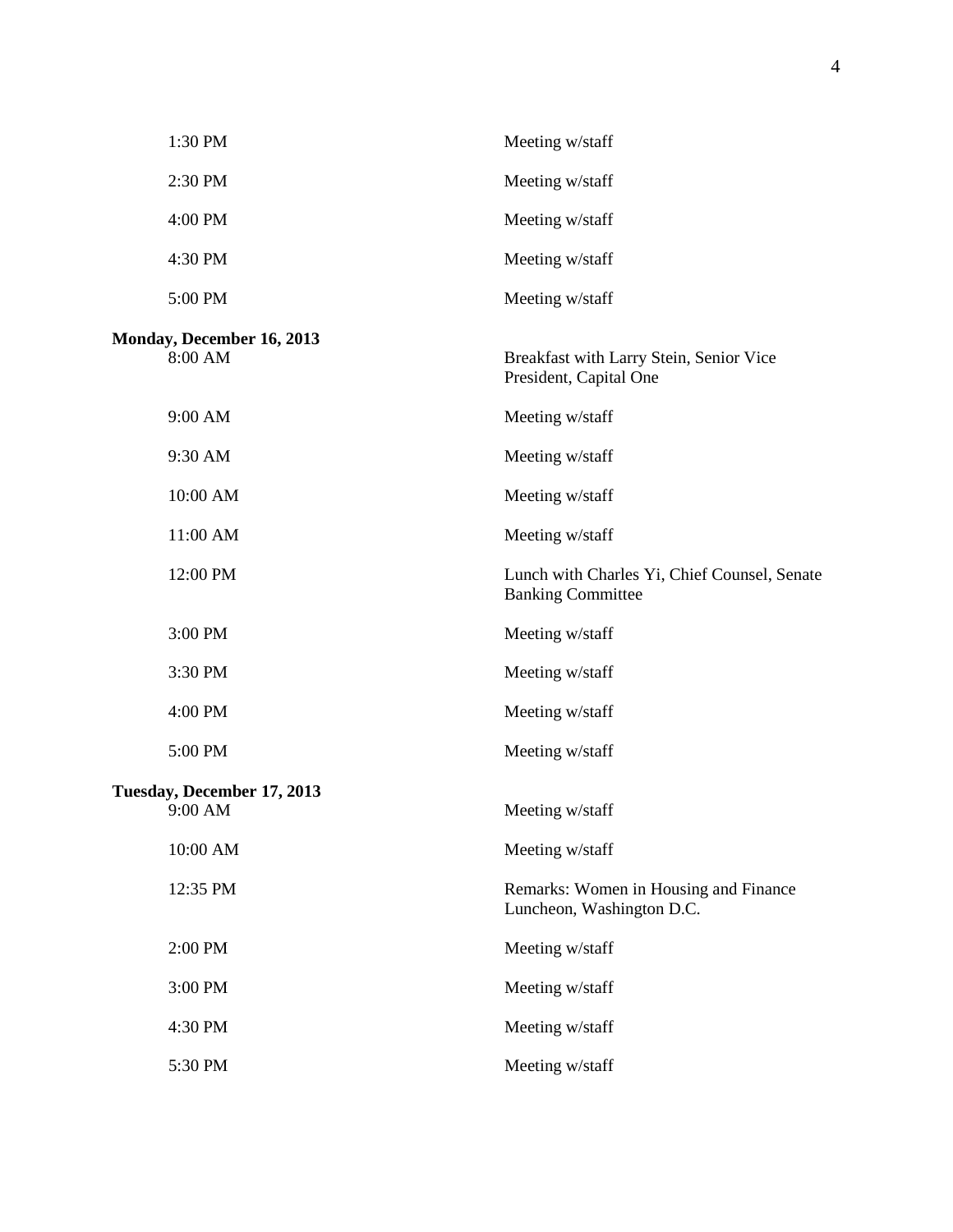| 10:30 AM<br>Meeting w/staff<br>11:30 AM<br>3:15 PM<br>Meeting w/staff<br>4:30 PM<br>Meeting w/staff<br>5:00 PM<br>Meeting w/staff<br>5:30 PM<br>Meeting w/staff<br>Thursday, December 19, 2013<br>8:00 AM<br>Meeting w/staff<br>10:00 AM<br>Meeting with Director Norton, FDIC<br>11:30 AM<br>Meeting w/staff<br>2:00 PM<br><b>Financial Services Roundtable</b><br>4:00 PM<br>Gensler, CFTC<br>Friday, December 20, 2013<br>9:00 AM<br>Meeting w/staff<br>9:30 AM<br>Meeting w/staff<br>11:00 AM<br>Meeting w/staff<br>11:30 AM<br>Meeting w/staff<br>12:00 PM<br>Lunch with Vice Chairman Hoenig, FDIC<br>2:00 PM<br>Meeting w/staff<br>Monday, December 23, 2013<br>8:30 AM<br>Meeting w/staff | <b>Wednesday, December 18, 2013</b><br>9:00 AM | Attend: Partnership Best Places to Work Awards<br>Breakfast, Washington D.C.                                                           |
|---------------------------------------------------------------------------------------------------------------------------------------------------------------------------------------------------------------------------------------------------------------------------------------------------------------------------------------------------------------------------------------------------------------------------------------------------------------------------------------------------------------------------------------------------------------------------------------------------------------------------------------------------------------------------------------------------|------------------------------------------------|----------------------------------------------------------------------------------------------------------------------------------------|
|                                                                                                                                                                                                                                                                                                                                                                                                                                                                                                                                                                                                                                                                                                   |                                                |                                                                                                                                        |
|                                                                                                                                                                                                                                                                                                                                                                                                                                                                                                                                                                                                                                                                                                   |                                                | Meeting with Rodgin Cohen, Senior Chairman,<br>Michael Wiseman, Managing Partner, Rebecca<br>Simmons, Partner, Sullivan & Cromwell LLP |
|                                                                                                                                                                                                                                                                                                                                                                                                                                                                                                                                                                                                                                                                                                   |                                                |                                                                                                                                        |
|                                                                                                                                                                                                                                                                                                                                                                                                                                                                                                                                                                                                                                                                                                   |                                                |                                                                                                                                        |
|                                                                                                                                                                                                                                                                                                                                                                                                                                                                                                                                                                                                                                                                                                   |                                                |                                                                                                                                        |
|                                                                                                                                                                                                                                                                                                                                                                                                                                                                                                                                                                                                                                                                                                   |                                                |                                                                                                                                        |
|                                                                                                                                                                                                                                                                                                                                                                                                                                                                                                                                                                                                                                                                                                   |                                                |                                                                                                                                        |
|                                                                                                                                                                                                                                                                                                                                                                                                                                                                                                                                                                                                                                                                                                   |                                                |                                                                                                                                        |
|                                                                                                                                                                                                                                                                                                                                                                                                                                                                                                                                                                                                                                                                                                   |                                                |                                                                                                                                        |
|                                                                                                                                                                                                                                                                                                                                                                                                                                                                                                                                                                                                                                                                                                   |                                                | Meeting with Richard Foster, Senior Counsel for<br>Legal & Regulatory Affairs, and staff members,                                      |
|                                                                                                                                                                                                                                                                                                                                                                                                                                                                                                                                                                                                                                                                                                   |                                                | Attend: Farewell Reception for Chairman Gary                                                                                           |
|                                                                                                                                                                                                                                                                                                                                                                                                                                                                                                                                                                                                                                                                                                   |                                                |                                                                                                                                        |
|                                                                                                                                                                                                                                                                                                                                                                                                                                                                                                                                                                                                                                                                                                   |                                                |                                                                                                                                        |
|                                                                                                                                                                                                                                                                                                                                                                                                                                                                                                                                                                                                                                                                                                   |                                                |                                                                                                                                        |
|                                                                                                                                                                                                                                                                                                                                                                                                                                                                                                                                                                                                                                                                                                   |                                                |                                                                                                                                        |
|                                                                                                                                                                                                                                                                                                                                                                                                                                                                                                                                                                                                                                                                                                   |                                                |                                                                                                                                        |
|                                                                                                                                                                                                                                                                                                                                                                                                                                                                                                                                                                                                                                                                                                   |                                                |                                                                                                                                        |
|                                                                                                                                                                                                                                                                                                                                                                                                                                                                                                                                                                                                                                                                                                   |                                                |                                                                                                                                        |
|                                                                                                                                                                                                                                                                                                                                                                                                                                                                                                                                                                                                                                                                                                   |                                                |                                                                                                                                        |
| 2:00 PM<br>Meeting w/staff                                                                                                                                                                                                                                                                                                                                                                                                                                                                                                                                                                                                                                                                        |                                                |                                                                                                                                        |